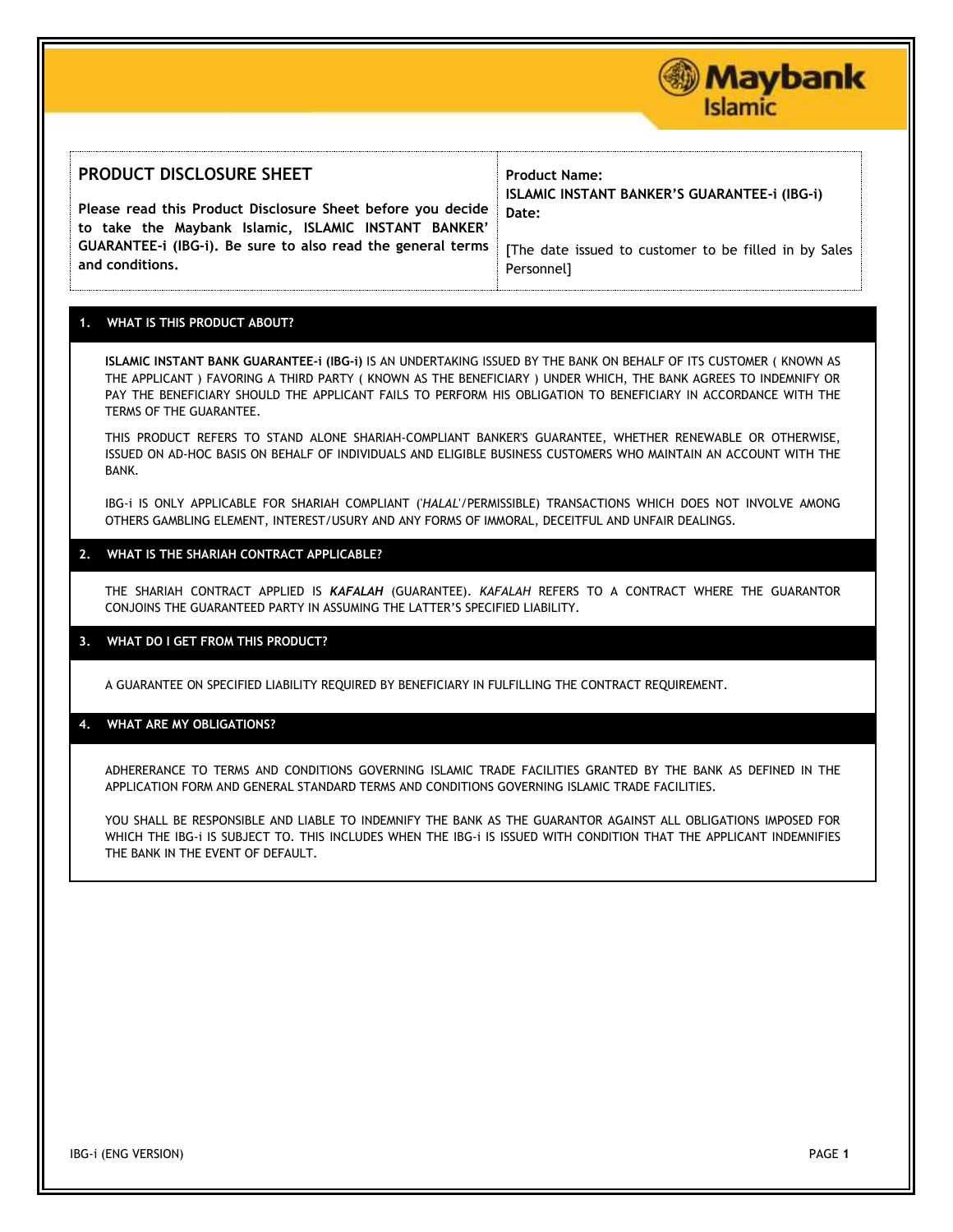

| <b>COMMISION</b><br>$\blacksquare$                                 | <b>EXAMPLE:</b>                                                                                                                                                       | a) THE CALCULATION FOR THE COMMISSION CHARGES HAD BEEN<br>AUTOMATED AND MADE BASED ON THE PERIOD OR TERM OF THE IBG-1;      |  |  |
|--------------------------------------------------------------------|-----------------------------------------------------------------------------------------------------------------------------------------------------------------------|-----------------------------------------------------------------------------------------------------------------------------|--|--|
|                                                                    | <b>TYPES OF IBG-i</b>                                                                                                                                                 | <b>AMOUNT</b>                                                                                                               |  |  |
|                                                                    | i) IBG-i IS FULLY SECURED EITHER<br>BY FD*/GIA-i/PNA-i/IFD-i<br>OR .<br><b>CASH DEPOSITS</b>                                                                          | 0.10% PER MONTH WITH A MINIMUM<br>OF RM100.00                                                                               |  |  |
|                                                                    | *FOR FD, THE SECURED PORTION SHALL BE UP TO PRINCIPAL AMOUNT ONLY.                                                                                                    |                                                                                                                             |  |  |
|                                                                    |                                                                                                                                                                       | b) IF THE CLAIM PERIOD IS LESS THAN THIRTY (30) DAYS, THE COMMISSION<br>CHARGE ON THE CLAIM PERIOD SHOULD BE ONE (1) MONTH. |  |  |
|                                                                    | <b>EXAMPLE:</b>                                                                                                                                                       |                                                                                                                             |  |  |
|                                                                    | IF IBG-I IS ISSUED FOR A PERIOD OF                                                                                                                                    | THEN, COMMISION<br><b>CHARGED SHOULD BE</b>                                                                                 |  |  |
|                                                                    | 3 MONTHS WITH A CLAIM PERIOD OF 30 DAYS                                                                                                                               | 4 MONTHS                                                                                                                    |  |  |
|                                                                    | 12 MONTHS WITH A CLAIM PERIOD OF 30 DAYS                                                                                                                              | <b>13 MONTHS</b>                                                                                                            |  |  |
| ٠<br>STAMP DUTIES                                                  | AS PER THE STAMP ACT 1949                                                                                                                                             |                                                                                                                             |  |  |
| OTHER FEES AND CHARGES<br>п                                        | ALL OTHER COSTS AND EXPENSES I.E. LEGAL FEES AND OTHER CHARGES<br>INCURRED IN THE PREPARATION OF ALL DOCUMENTATION AND PERFECTION<br>OF THE BANK'S SECURITY DOCUMENTS |                                                                                                                             |  |  |
| <b>HANDLING FEE</b><br>$\blacksquare$                              | RM 50 PER TRANSACTION                                                                                                                                                 |                                                                                                                             |  |  |
| PLEASE REFER TO BELOW LINK FOR LATEST FEE AND CHARGES:             |                                                                                                                                                                       |                                                                                                                             |  |  |
|                                                                    | https://www.maybank2u.com.my/mbb_info/m2u/public/personalDetail04.do?cntTypeId=0&cntKey=BFIN02.06.01&programId=BFIN02.06-                                             |                                                                                                                             |  |  |
| Charges&chCatId=/mbb/Business/BFIN-Financing/BFIN02-TradeFinancing |                                                                                                                                                                       |                                                                                                                             |  |  |
| 6. WHAT IF I FAIL TO FULFILL MY OBLIGATIONS?                       |                                                                                                                                                                       |                                                                                                                             |  |  |
|                                                                    |                                                                                                                                                                       |                                                                                                                             |  |  |

NOT APPLICABLE. THIS IS NOT A FINANCING PRODUCT.

## **8. DO I NEED ANY TAKAFUL COVERAGE?**

NOT APPLICABLE.

# **9. WHAT ARE THE MAJOR RISKS?**

UPON RECEIVING CLAIM FROM THE BENEFICIARY THE BANK WILL PROCEED TO HONOR THE GUARANTEE BY MAKING PAYMENT AND DEBITING YOUR ACCOUNT AND/OR LIQUIDATE YOUR COLLATERAL.

## **10. WHAT DO I NEED TO DO IF THERE ARE CHANGES TO MY CONTACT DETAILS?**

IT IS IMPORTANT THAT YOU INFORM US OF ANY CHANGE IN YOUR CONTACT DETAILS TO ENSURE THAT ALL CORRESPONDENCES REACH YOU IN A TIMELY MANNER. TO UPDATE YOUR CONTACT DETAILS, YOU MAY INFORM US IN WRITING OR REACH US VIA ONE OF THE CHANNELS, E.G.: M2U OR HOME BRANCH.

IBG*-*i (ENG VERSION) PAGE **2**